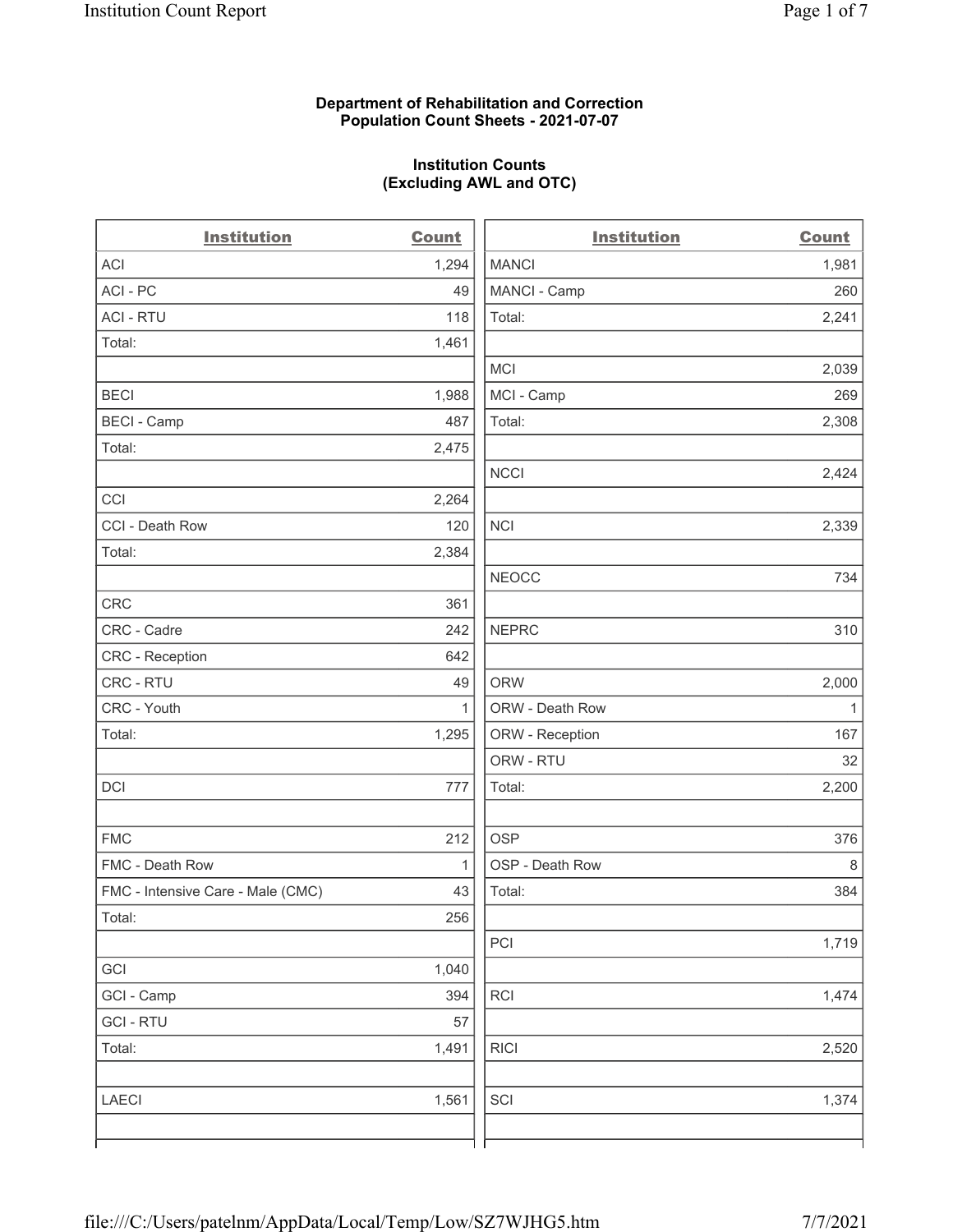| LECI                     | 1,584 | <b>SOCF</b>    | 1,184                              |
|--------------------------|-------|----------------|------------------------------------|
| LECI - Camp              | 185   | SOCF - RTU     | $\overline{2}$                     |
| Total:                   | 1,769 | Total:         | 1,186                              |
| LOCI                     | 2,210 | <b>TCI</b>     | 938                                |
|                          |       | TCI - Camp     | 375                                |
| LORCI                    | 717   | Total:         | 1,313                              |
| LORCI - Cadre            | 227   |                |                                    |
| <b>LORCI - Reception</b> | 22    | <b>TOCI</b>    | 661                                |
| Total:                   | 966   | TOCI - PC      | 135                                |
|                          |       | Total:         | 796                                |
| <b>MACI</b>              | 787   |                |                                    |
| MACI - Minimum           | 1,207 | <b>WCI</b>     | 1,021                              |
| Total:                   | 1,994 | <b>WCI-RTU</b> | 31                                 |
|                          |       | Total:         | 1,052                              |
|                          |       |                | 43,013<br><b>Total Population:</b> |

\* The Total Population includes 30 Offenders with Reason Codes 30 & 31. \*\* The Total Population includes 32 Offenders with Reason Code 0A.

# Male Population by Security Level (Include AWL and Exclude OTC)

| <b>Security Level</b>  |                   | <b>Body</b> | <b>AWL</b> | $(-OTC)$ | <b>Total</b> |
|------------------------|-------------------|-------------|------------|----------|--------------|
| <b>Total Level E</b>   |                   | 954         | 5          | 4        | 955          |
| Total Level 4          |                   | 1,235       | 11         | 8        | 1,238        |
| Total Level 3          |                   | 8,874       | 97         | 84       | 8,887        |
| Total Level 2          |                   | 14,963      | 150        | 106      | 15,007       |
| Total Level 1          |                   | 13,492      | 121        | 75       | 13,538       |
| <b>Total Death Row</b> |                   | 132         | 0          | $\Omega$ | 132          |
|                        | <b>Total Male</b> | 39,650      | 384        | 277      | 39,757       |

# Female Population by Institution (Include AWL and Exclude OTC)

| $\sim$<br><b>Institution</b> | <b>Body</b> | . .<br><b>AWL</b> | $(-OTC)$ | <b>Total</b> |
|------------------------------|-------------|-------------------|----------|--------------|
| <b>DCI</b>                   | 776         | 5                 | 4        | 777          |
| <b>FMC</b>                   |             |                   |          |              |
| <b>NEPRC</b>                 | 310         |                   |          | 310          |
| <b>ORW</b>                   | 2,000       | 24                | 14       | 2,010        |
| <b>ORW - Death Row</b>       |             | 0                 | 0        |              |
| ORW - Reception              | 167         |                   | ⌒        | 168          |
|                              |             |                   |          |              |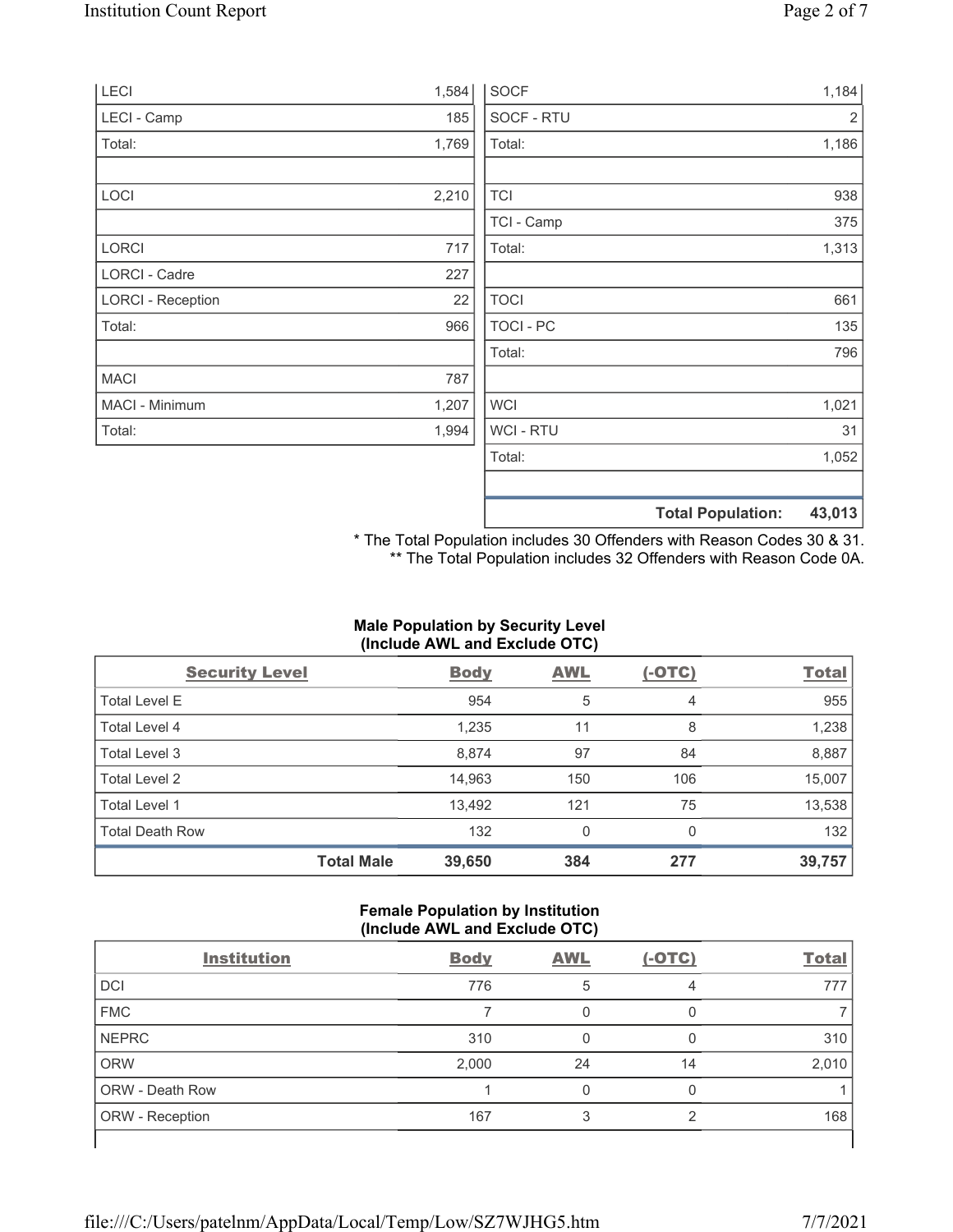| <b>ORW - RTU</b> |                          | 32     |     |     | 32 <sub>1</sub> |
|------------------|--------------------------|--------|-----|-----|-----------------|
|                  | <b>Total Female</b>      | 3,293  | 32  | 20  | 3,305           |
|                  |                          |        |     |     |                 |
|                  | <b>Total Population:</b> | 42,943 | 416 | 297 | 43,062          |

# Male Population by Institution: Security Level 5 and E (Include AWL and Exclude OTC)

| <b>Institution</b>   | <b>Body</b>    | <b>AWL</b>                | $(-OTC)$            | <b>Total</b>              |
|----------------------|----------------|---------------------------|---------------------|---------------------------|
| CRC                  | $\sqrt{3}$     | $\mathbf 0$               | $\mathsf{O}\xspace$ | $\ensuremath{\mathsf{3}}$ |
| CRC - RTU            | $\sqrt{3}$     | $\mathbf 0$               | $\mathsf{O}\xspace$ | $\ensuremath{\mathsf{3}}$ |
| ${\sf FMC}$          | $\sqrt{3}$     | $\mathbf 0$               | $\mathbf 0$         | $\,3$                     |
| <b>LAECI</b>         | 1              | $\mathsf{O}\xspace$       | $\mathsf{O}\xspace$ | $\mathbf{1}$              |
| LECI                 | $\sqrt{3}$     | $\mathbf 0$               | $\mathsf{O}\xspace$ | $\,$ 3 $\,$               |
| LOCI                 | 1              | $\mathbf 0$               | $\mathsf{O}\xspace$ | $\mathbf{1}$              |
| <b>MACI</b>          | 11             | $\mathbf{1}$              | 1                   | 11                        |
| <b>MANCI</b>         | 14             | $\mathbf 0$               | $\mathsf{O}\xspace$ | 14                        |
| MCI                  | $\mathbf{1}$   | $\mathsf{O}\xspace$       | $\mathsf{O}\xspace$ | $\mathbf{1}$              |
| NCCI                 | $\overline{7}$ | $\mathbf 0$               | $\mathsf{O}\xspace$ | $\boldsymbol{7}$          |
| <b>NEOCC</b>         | $\sqrt{3}$     | $\mathbf 0$               | $\mathsf{O}\xspace$ | $\sqrt{3}$                |
| <b>OSP</b>           | 200            | $\mathbf{1}$              | 1                   | 200                       |
| RCI                  | 18             | $\mathbf 0$               | $\mathsf{O}\xspace$ | 18                        |
| SOCF                 | 545            | $\ensuremath{\mathsf{3}}$ | $\overline{2}$      | 546                       |
| <b>TCI</b>           | 22             | $\mathbf 0$               | $\mathsf{O}\xspace$ | 22                        |
| <b>TOCI</b>          | 104            | $\mathbf 0$               | $\mathsf{O}\xspace$ | 104                       |
| TOCI - PC            | $\overline{4}$ | $\mathbf 0$               | $\mathsf 0$         | $\overline{4}$            |
| <b>WCI</b>           | $\,6\,$        | $\mathbf 0$               | $\mathsf{O}\xspace$ | $\,6\,$                   |
| WCI - RTU            | $\sqrt{5}$     | $\mathbf 0$               | $\mathsf{O}\xspace$ | $\sqrt{5}$                |
| <b>Total Level 5</b> | 954            | $\overline{\mathbf{5}}$   | 4                   | 955                       |

# Male Population by Institution: Security Level 4 (Include AWL and Exclude OTC)

| <b>Body</b> | <b>AWL</b> | $(-OTC)$ | <b>Total</b> |
|-------------|------------|----------|--------------|
|             |            |          |              |
| 13          |            |          | 13           |
|             |            |          |              |
|             |            |          |              |
| 6           |            |          |              |
|             |            |          |              |
| 13          |            |          | 13           |
|             |            |          |              |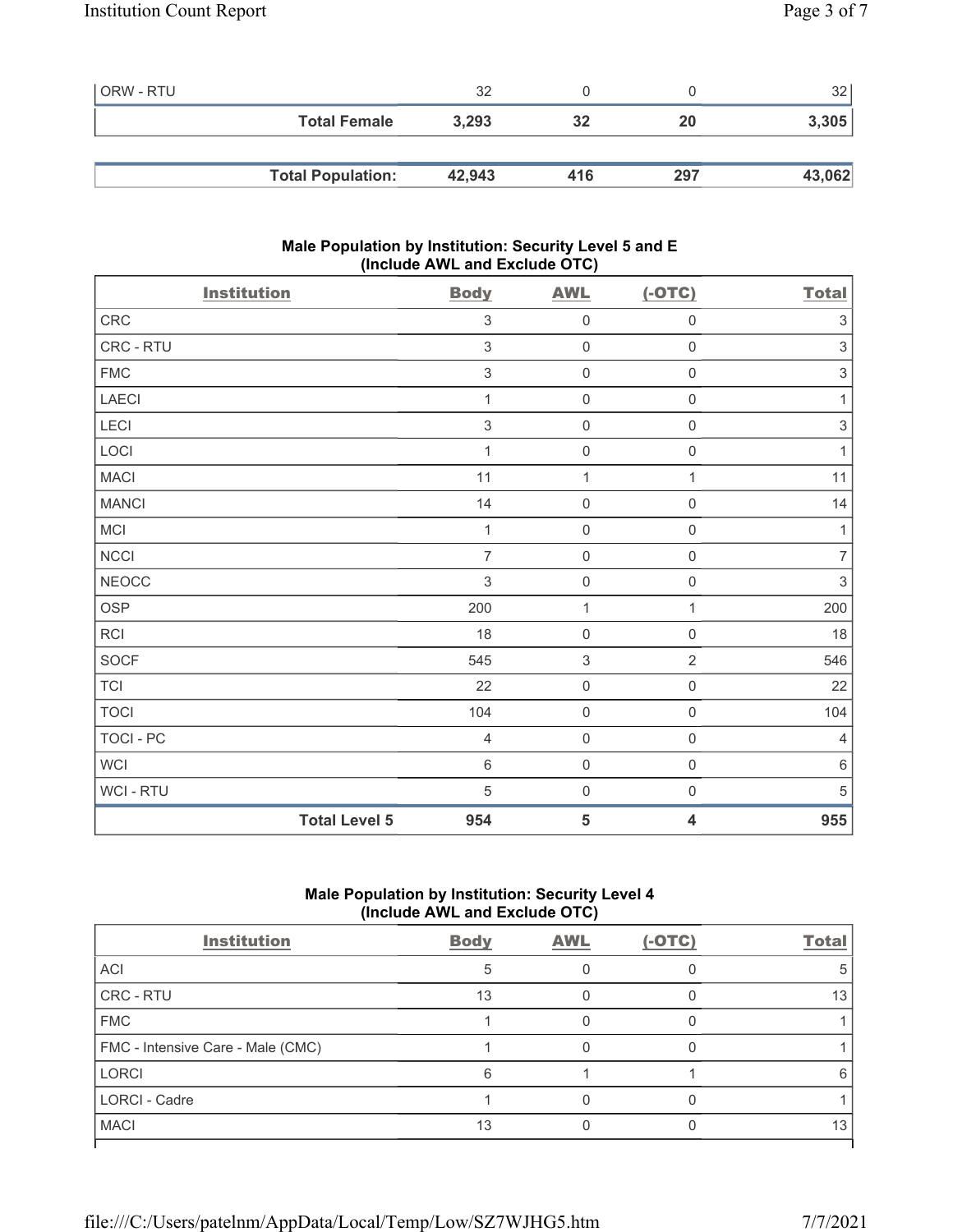| <b>OSP</b>     |                      | 143   |   | 143             |
|----------------|----------------------|-------|---|-----------------|
| <b>SOCF</b>    |                      | 539   |   | 540             |
| SOCF - RTU     |                      |       |   |                 |
| <b>TOCI</b>    |                      | 490   | 6 | 492             |
| TOCI - PC      |                      | 12    |   | 12 <sup>2</sup> |
| <b>WCI-RTU</b> |                      | 10    |   | 10              |
|                | <b>Total Level 4</b> | 1,235 |   | 1,238           |

# Male Population by Institution: Security Level 3 (Include AWL and Exclude OTC)

| <b>Institution</b>                | <b>Body</b>    | <b>AWL</b>                | $(-OTC)$            | <b>Total</b>     |
|-----------------------------------|----------------|---------------------------|---------------------|------------------|
| ACI                               | 11             | $\mathsf 0$               | $\mathsf 0$         | 11               |
| ACI-PC                            | 8              | $\mathbf 0$               | $\mathsf{O}\xspace$ | $\,8\,$          |
| <b>BECI</b>                       | $\overline{7}$ | $\mathbf 0$               | $\mathsf 0$         | $\overline{7}$   |
| CCI                               | 6              | $\mathbf 0$               | $\mathsf{O}\xspace$ | $\,6\,$          |
| CRC                               | 211            | $\boldsymbol{9}$          | $\,8\,$             | 212              |
| CRC - Cadre                       | 5              | $\mathsf{O}\xspace$       | $\mathsf 0$         | $\,$ 5 $\,$      |
| CRC - Reception                   | 419            | $\boldsymbol{9}$          | $\,8\,$             | 420              |
| CRC - RTU                         | 33             | $\mathbf 0$               | $\mathsf{O}\xspace$ | 33               |
| <b>FMC</b>                        | $\,8\,$        | $\sqrt{2}$                | $\mathbf{1}$        | $\boldsymbol{9}$ |
| FMC - Intensive Care - Male (CMC) | $\mathbf{1}$   | $\mathbf 0$               | $\mathsf{O}\xspace$ | $\mathbf{1}$     |
| GCI                               | $\overline{7}$ | $\mathbf 0$               | $\mathsf 0$         | $\overline{7}$   |
| GCI - Camp                        | $\mathbf{1}$   | $\mathbf 0$               | $\mathsf{O}\xspace$ | $\mathbf{1}$     |
| LAECI                             | 21             | $\mathbf 0$               | $\mathsf{O}\xspace$ | 21               |
| LECI                              | 1,271          | $\mathbf{1}$              | $\mathbf{1}$        | 1,271            |
| LOCI                              | 5              | $\mathbf 0$               | $\mathsf{O}\xspace$ | $\overline{5}$   |
| LORCI                             | 329            | 31                        | 30                  | 330              |
| LORCI - Cadre                     | 85             | $\mathbf 0$               | $\mathsf{O}\xspace$ | 85               |
| <b>LORCI - Reception</b>          | 16             | $\sqrt{2}$                | $\sqrt{2}$          | 16               |
| <b>MACI</b>                       | 699            | $\overline{4}$            | $\mathfrak{S}$      | 700              |
| <b>MANCI</b>                      | 1,679          | 20                        | 19                  | 1,680            |
| MCI                               | $\overline{2}$ | $\mathbf 0$               | $\mathsf{O}\xspace$ | $\sqrt{2}$       |
| <b>NCCI</b>                       | 29             | $\mathbf 0$               | $\mathsf{O}\xspace$ | 29               |
| <b>NCI</b>                        | 11             | $\mathbf 0$               | $\mathsf{O}\xspace$ | 11               |
| <b>NEOCC</b>                      | 641            | $\ensuremath{\mathsf{3}}$ | $\overline{2}$      | 642              |
| <b>OSP</b>                        | $\overline{7}$ | $\mathbf 0$               | $\mathsf{O}\xspace$ | $\overline{7}$   |
| PCI                               | 48             | $\sqrt{3}$                | $\mathbf{1}$        | 50               |
| RCI                               | 1,333          | $\,6\,$                   | $\,6\,$             | 1,333            |
| <b>RICI</b>                       | 18             | $\mathbf 0$               | $\mathsf{O}\xspace$ | 18               |
| SCI                               | $\mathsf g$    | $\mathbf 0$               | $\mathsf{O}\xspace$ | $\boldsymbol{9}$ |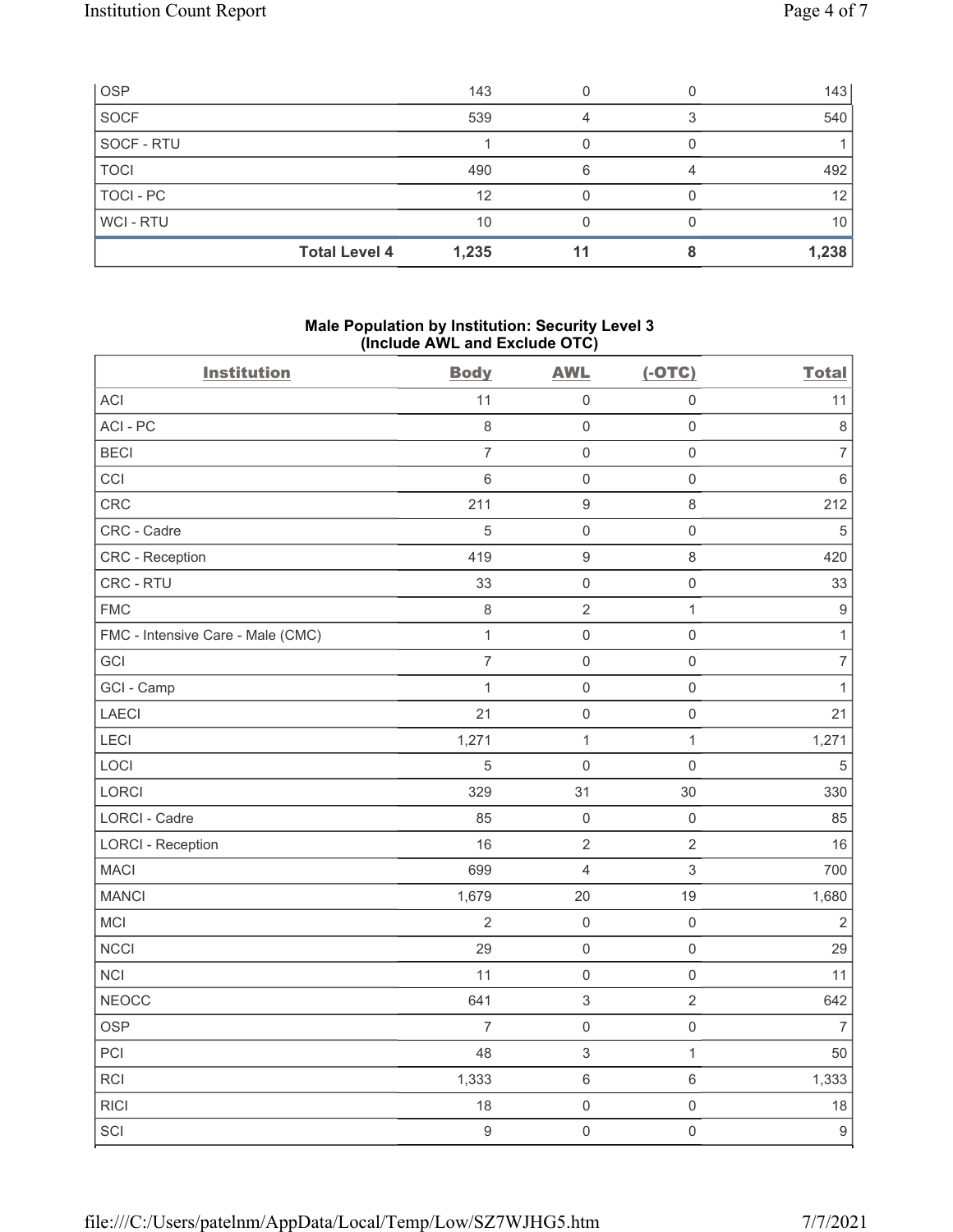|             | <b>Total Level 3</b> | 8,874 | 97 | 84 | 8,887 |
|-------------|----------------------|-------|----|----|-------|
| WCI - RTU   |                      | 13    |    |    | 13    |
| <b>WCI</b>  |                      | 961   | 4  |    | 963   |
| TOCI - PC   |                      | 65    | O  |    | 65    |
| <b>TOCI</b> |                      | 46    | O  |    | 46    |
| TCI - Camp  |                      |       | O  |    |       |
| <b>TCI</b>  |                      | 770   | 2  |    | 771   |
| SOCF - RTU  |                      |       | 0  |    |       |
| SOCF        |                      | 97    |    |    | 98    |

# Male Population by Institution: Security Level 2 (Include AWL and Exclude OTC)

| <b>Institution</b>                | <b>Body</b>  | <b>AWL</b>          | $(-OTC)$            | <b>Total</b>              |
|-----------------------------------|--------------|---------------------|---------------------|---------------------------|
| <b>ACI</b>                        | 709          | $\sqrt{3}$          | $\mathbf{1}$        | 711                       |
| ACI-PC                            | 32           | $\mathbf 0$         | $\mathsf{O}\xspace$ | 32                        |
| <b>ACI - RTU</b>                  | 91           | $\mathbf 0$         | $\mathsf{O}\xspace$ | 91                        |
| <b>BECI</b>                       | 1,269        | 12                  | 12                  | 1,269                     |
| CCI                               | 1,746        | 12                  | 8                   | 1,750                     |
| CRC                               | 43           | $\overline{4}$      | $\overline{4}$      | 43                        |
| CRC - Cadre                       | 192          | $\mathsf{O}\xspace$ | $\mathsf{O}\xspace$ | 192                       |
| <b>CRC</b> - Reception            | 101          | $\sqrt{3}$          | 3                   | 101                       |
| CRC - Youth                       | $\mathbf{1}$ | $\mathbf 0$         | $\mathbf 0$         | $\mathbf{1}$              |
| <b>DCI</b>                        | $\mathbf{1}$ | $\mathbf 0$         | $\mathsf{O}\xspace$ | $\mathbf{1}$              |
| <b>FMC</b>                        | 15           | $\mathbf{1}$        | $\mathsf 0$         | 16                        |
| FMC - Intensive Care - Male (CMC) | 10           | $\mathbf 0$         | $\mathsf 0$         | 10                        |
| GCI                               | 467          | $\sqrt{5}$          | $\overline{2}$      | 470                       |
| <b>GCI-RTU</b>                    | 49           | $\mathbf 0$         | $\mathbf 0$         | 49                        |
| <b>LAECI</b>                      | 914          | 15                  | 13                  | 916                       |
| LECI                              | 304          | $\sqrt{3}$          | 3                   | 304                       |
| LECI - Camp                       | 2            | $\mathbf 0$         | $\mathbf 0$         | $\overline{2}$            |
| LOCI                              | 1,179        | $\,6\,$             | $\overline{2}$      | 1,183                     |
| LORCI                             | 167          | 12                  | 12                  | 167                       |
| LORCI - Cadre                     | 79           | $\mathbf 0$         | $\mathbf 0$         | 79                        |
| <b>LORCI - Reception</b>          | $\sqrt{3}$   | $\mathbf 0$         | $\mathsf 0$         | $\ensuremath{\mathsf{3}}$ |
| <b>MACI</b>                       | 64           | $\mathbf 0$         | $\mathsf 0$         | 64                        |
| <b>MANCI</b>                      | 278          | $\overline{4}$      | $\overline{4}$      | 278                       |
| MCI                               | 1,332        | 14                  | 8                   | 1,338                     |
| <b>NCCI</b>                       | 926          | 14                  | 11                  | 929                       |
| <b>NCI</b>                        | 1,281        | $\boldsymbol{7}$    | $\,6\,$             | 1,282                     |
| <b>NEOCC</b>                      | 90           | $\mathbf 0$         | $\mathsf{O}\xspace$ | 90                        |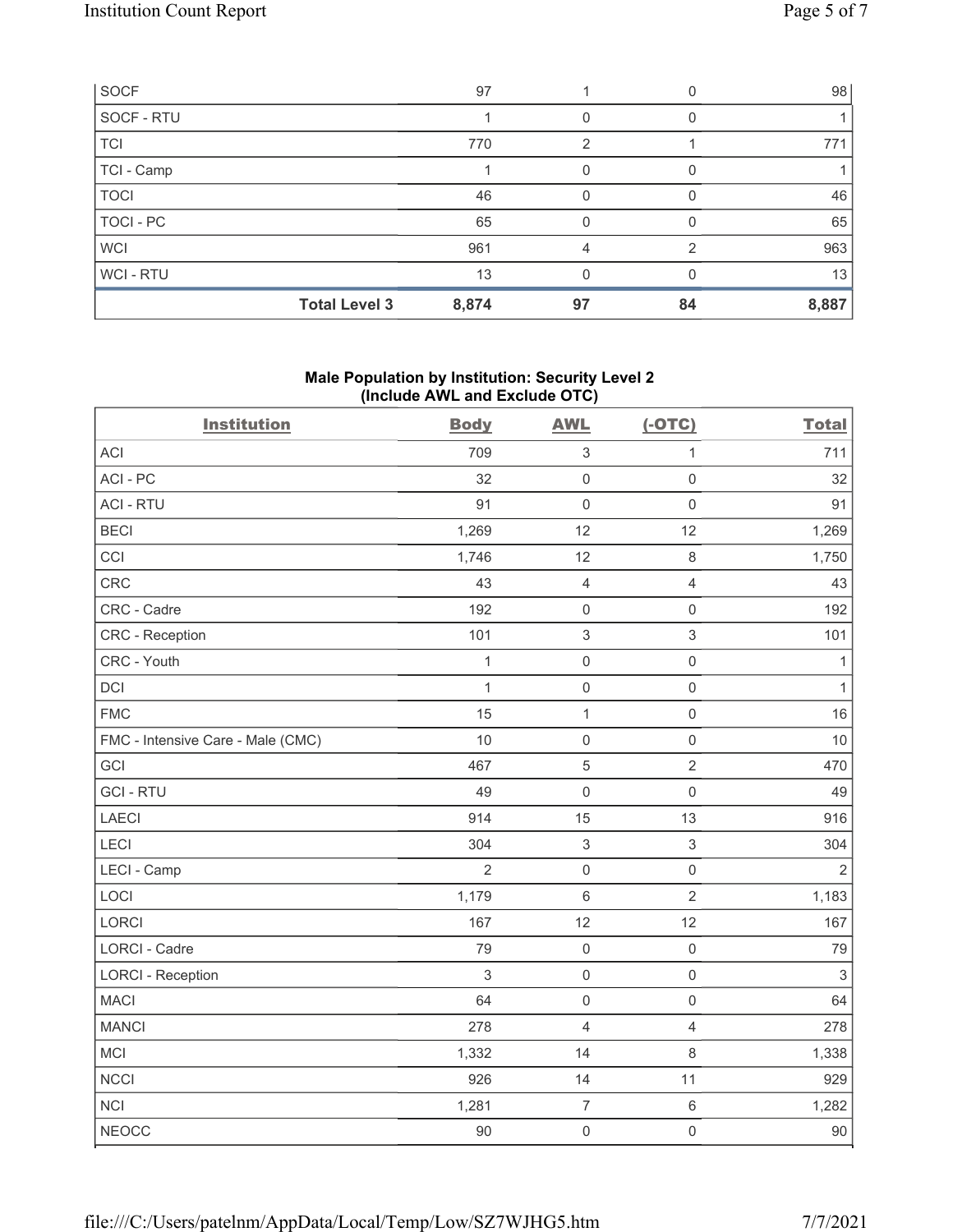| PCI         |                      | 869    | 12  |                | 880    |
|-------------|----------------------|--------|-----|----------------|--------|
| <b>RCI</b>  |                      | 123    | 2   | $\overline{2}$ | 123    |
| <b>RICI</b> |                      | 1,453  | 15  | 11             | 1,457  |
| SCI         |                      | 928    | 6   | 3              | 931    |
| SOCF        |                      | 3      | 0   | <sup>0</sup>   | 3      |
| <b>TCI</b>  |                      | 113    | 0   | $\Omega$       | 113    |
| <b>TOCI</b> |                      | 21     | 0   |                | 21     |
| TOCI - PC   |                      | 54     | 0   |                | 54     |
| <b>WCI</b>  |                      | 54     | 0   | $\Omega$       | 54     |
|             | <b>Total Level 2</b> | 14,963 | 150 | 106            | 15,007 |

# Male Population by Institution: Security Level 1 (Include AWL and Exclude OTC)

| <b>Institution</b>                | <b>Body</b>    | <b>AWL</b>                | $(-OTC)$            | <b>Total</b>     |
|-----------------------------------|----------------|---------------------------|---------------------|------------------|
| <b>ACI</b>                        | 569            | 5                         | $\sqrt{3}$          | 571              |
| ACI-PC                            | $\overline{9}$ | $\mathbf 0$               | $\mathsf{O}\xspace$ | 9                |
| <b>ACI - RTU</b>                  | 27             | $\mathbf 0$               | $\mathsf 0$         | 27               |
| <b>BECI</b>                       | 711            | 13                        | $\boldsymbol{9}$    | 715              |
| <b>BECI - Camp</b>                | 487            | $\mathbf 0$               | $\mathsf{O}\xspace$ | 487              |
| CCI                               | 511            | $\overline{2}$            | $\overline{2}$      | 511              |
| CRC                               | 46             | $\mathbf 1$               | $\mathbf{1}$        | 46               |
| CRC - Cadre                       | 45             | $\mathbf 0$               | $\mathsf{O}\xspace$ | 45               |
| <b>CRC</b> - Reception            | 117            | $\mathfrak{S}$            | $\mathfrak{S}$      | 117              |
| <b>FMC</b>                        | 178            | $\ensuremath{\mathsf{3}}$ | $\mathbf{1}$        | 180              |
| FMC - Intensive Care - Male (CMC) | 31             | $\mathbf 0$               | $\mathsf{O}\xspace$ | 31               |
| GCI                               | 566            | $\,8\,$                   | $\mathbf 5$         | 569              |
| GCI - Camp                        | 393            | $\mathbf 0$               | $\mathsf 0$         | 393              |
| <b>GCI-RTU</b>                    | 8              | 1                         | $\mathsf{O}\xspace$ | $\boldsymbol{9}$ |
| <b>LAECI</b>                      | 624            | $\boldsymbol{9}$          | $\,8\,$             | 625              |
| LECI                              | 6              | $\mathbf 1$               | $\mathsf{O}\xspace$ | $\overline{7}$   |
| LECI - Camp                       | 183            | $\mathbf 0$               | $\mathsf{O}\xspace$ | 183              |
| LOCI                              | 1,025          | $6\,$                     | $\sqrt{3}$          | 1,028            |
| LORCI                             | 215            | 5                         | 5                   | 215              |
| LORCI - Cadre                     | 62             | $\mathbf 0$               | $\mathsf 0$         | 62               |
| <b>LORCI - Reception</b>          | 3              | $\mathbf{1}$              | $\mathbf{1}$        | $\sqrt{3}$       |
| MACI - Minimum                    | 1,207          | 17                        | 11                  | 1,213            |
| <b>MANCI</b>                      | 10             | $\mathbf 0$               | $\mathsf{O}\xspace$ | 10               |
| MANCI - Camp                      | 260            | $\mathbf 0$               | $\mathsf{O}\xspace$ | 260              |
| <b>MCI</b>                        | 704            | $\,8\,$                   | $\overline{4}$      | 708              |
| MCI - Camp                        | 269            | $\mathbf 0$               | $\mathsf{O}\xspace$ | 269              |